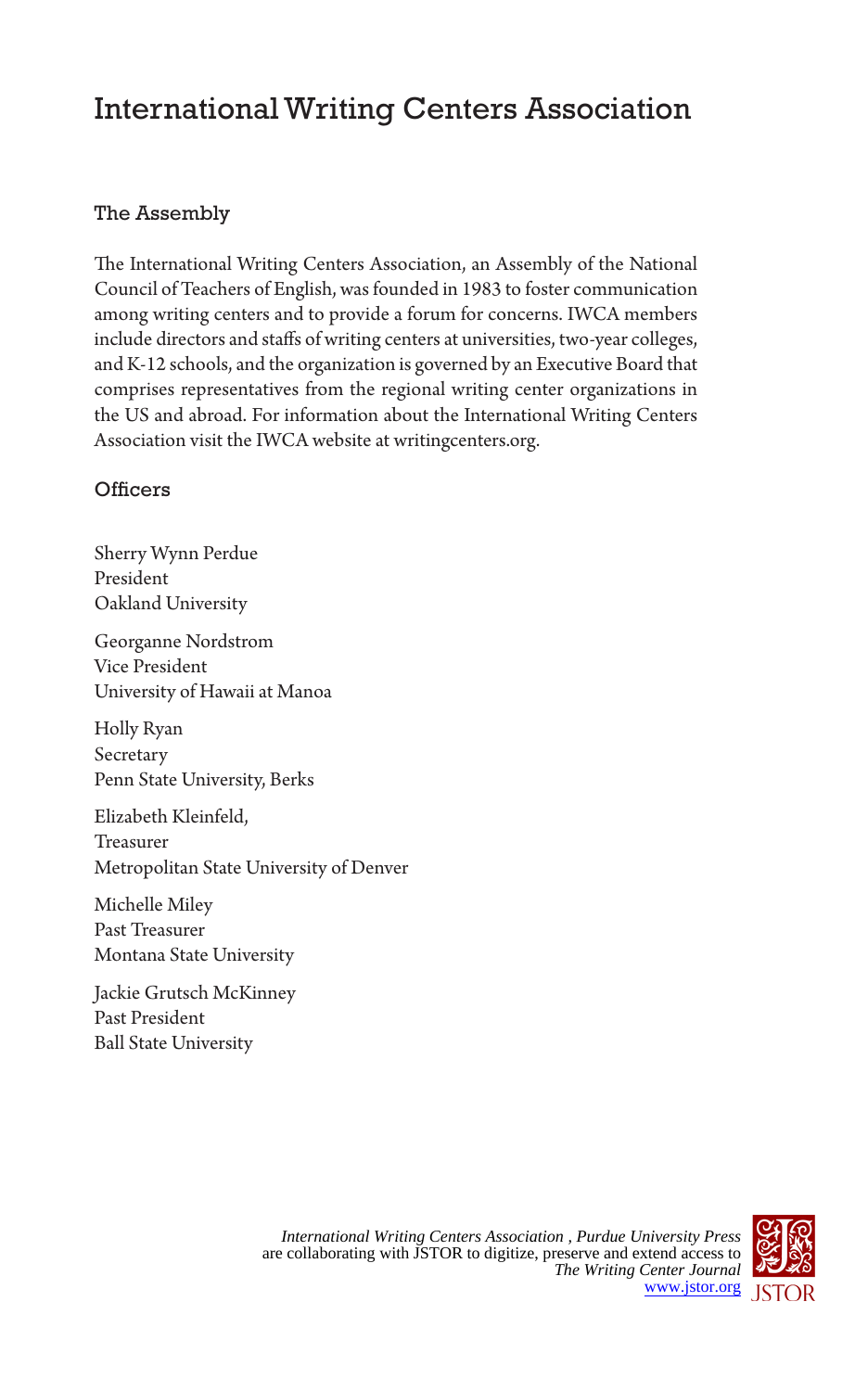#### Awards

The IWCA offers the Muriel Harris Outstanding Service Award and the Outstanding Scholarship Award for articles and books/major works. In addition, the organization supports research endeavors with grants for professionals and graduate students whose research focuses on writing centers. Further information is available at writingcenters.org. Listed below are all recipients to date of the Muriel Harris Outstanding Service Award and the IWCA Outstanding Scholarship Award.

#### Muriel Harris Outstanding Service Award

- 1984 Muriel Harris
- 1987 Joyce Kinkead
- 1991 Jeanette Harris
- 1994 Lady Falls Brown
- 1997 Byron Stay
- 2000 Jeanne Simpson
- 2003 Pamela Childers
- 2006 Albert DeCiccio
- 2010 Leigh Ryan
- 2014 Clint Gardner
- 2016 Paula Gillespie & Bradley Hughes
- 2018 Michele Eodice

#### IWCA Outstanding Scholarship Award Recipients

1985 North, S. M. (1984). The idea of a writing center. *College English, 46*(5), 433–446.

> McAndrew, D. A., & Reigstad, T. J. (1984). *Training tutors for writing conferences.*  NCTE.

1987 Lotto, E. (1985). The writer's subject is sometimes a fiction. *Writing Center Journal, 5/6*(2/1), 15–21.

> Clark, I. L. (1985). *Writing in the center: Teaching in a writing center setting.*  Kendall/Hunt.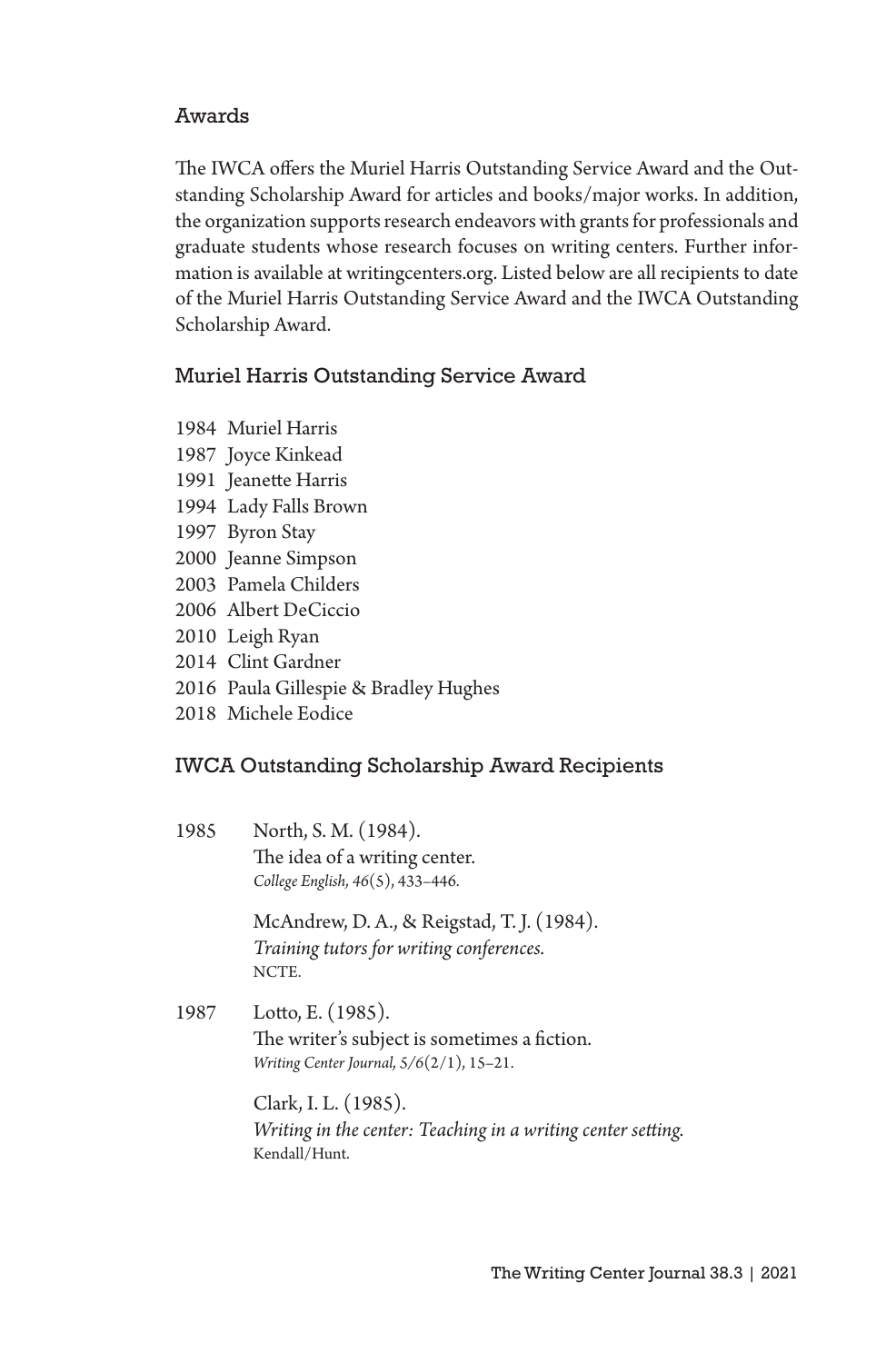| 1988 | Trimbur, J. (1987).<br>Peer tutoring: A contradiction in terms?<br>Writing Center Journal, 7(2), 21-29.                                 |
|------|-----------------------------------------------------------------------------------------------------------------------------------------|
|      | Harris, M. (1986).<br>Teaching one-to-one: The writing conference.<br>NCTE.                                                             |
| 1989 | Harris, J., & Kinkead, J. (Eds.) (1987).<br>Computers, computers, computers [Special Issue].<br>Writing Center Journal, 8(1).           |
| 1990 | Behm, R. (1989).<br>Ethical issues in peer tutoring: A defense of collaborative learning.<br>Writing Center Journal, $10(1)$ , $3-13$ . |
|      | Ede, L. (1989).<br>Writing as a social process: A theoretical foundation for writing<br>centers.<br>Writing Center Journal, 9(2), 3-15. |
|      | Farrell, P. B. (1989).<br>The high school writing center: Establishing and maintaining one.<br>NCTE.                                    |
| 1991 | Runciman, L. (1990).<br>Defining ourselves: Do we really want to use the word 'tutor'?<br>Writing Center Journal, 11(1), 27-35.         |
|      | Simpson, J., & Wallace, R. (Eds.). (1991).<br>The writing center: New directions.<br>Garland.                                           |
| 1992 | Gillam, A. (1991).<br>Writing center ecology: A Bakhtinian perspective.<br>Writing Center Journal, 11(2), 3-13.                         |
|      | Harris, M. (1991).<br>Solutions and trade-offs in writing center administration.<br>Writing Center Journal, 12(1), 63-80.               |
| 1993 | DiPardo, A. (1992).<br>'Whispers of coming and going': Lessons from Fannie.<br>Writing Center Journal, 12(1), 125-45.                   |
|      |                                                                                                                                         |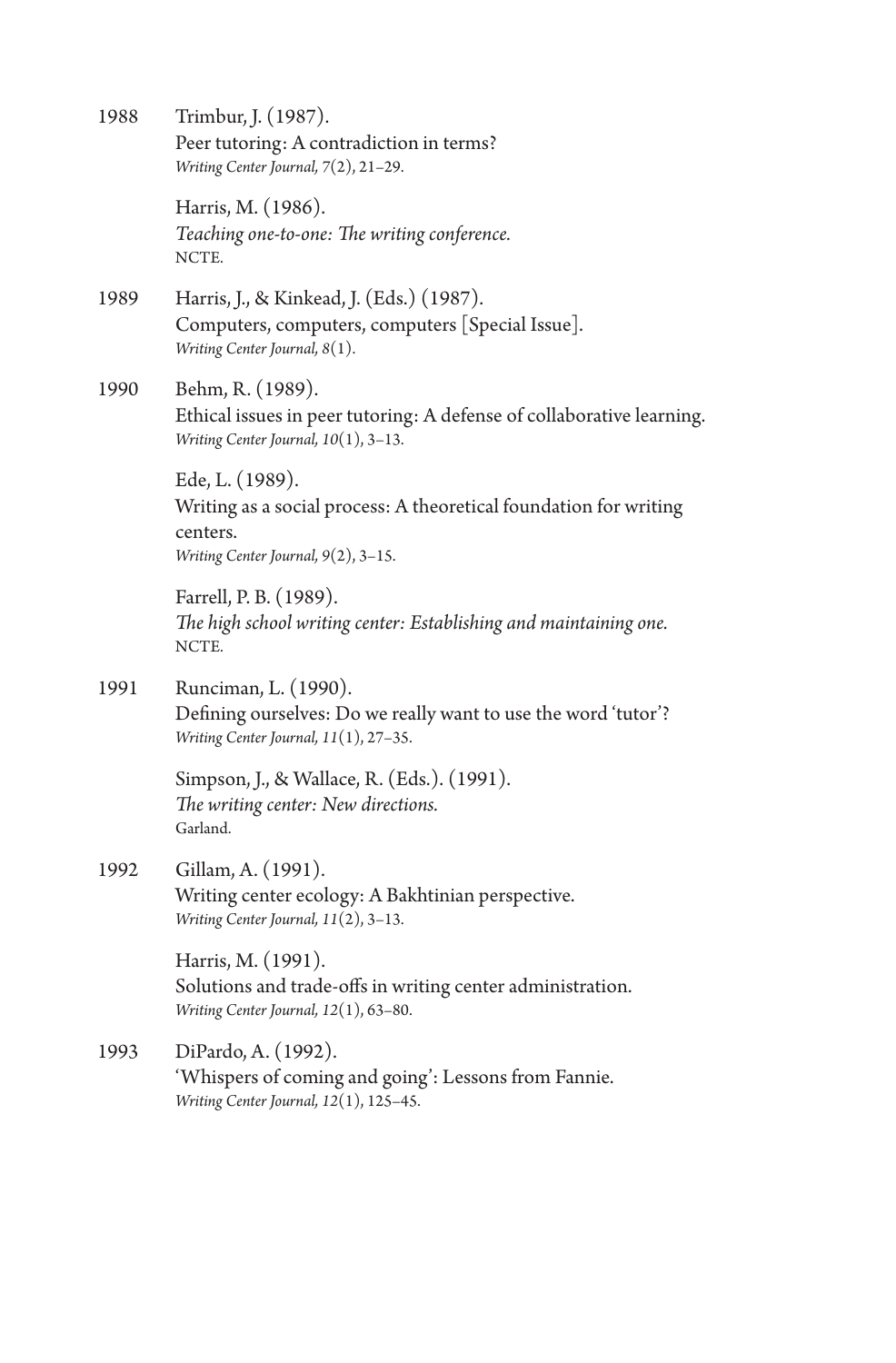|      | Woolbright, M. (1993).<br>The politics of tutoring: Feminism within the patriarchy.<br>Writing Center Journal, 13(1), 16-31.                                                                                                         |
|------|--------------------------------------------------------------------------------------------------------------------------------------------------------------------------------------------------------------------------------------|
| 1994 | Pemberton, M. (1993-94).<br>"Writing Center Ethics."<br>Special column in Writing Lab Newsletter 17.5, 17.7-10, 18.2, 18.4-7                                                                                                         |
| 1995 | Murphy, C. (1994).<br>The writing center and social constructionist theory.<br>In J. A. Mullin & R. Wallace (Eds.), Intersections: Theory-practice in the writing center<br>(pp. 25-38). National Council of Teachers of English.    |
|      | Mullin, J. A., & Wallace, R. (Eds.). (1994).<br>Intersections: Theory-practice in the writing center.<br>NCTE.                                                                                                                       |
| 1996 | Carino, P. (1995).<br>Theorizing the writing center: An uneasy task.<br>Dialogue: A Journal for Composition Specialists, 2(1), 23-37.                                                                                                |
|      | Law, J., & Murphy, C. (Eds.). (1995).<br>Landmark essays on writing centers.<br>Hermagoras.                                                                                                                                          |
| 1997 | Carino, P. (1996).<br>Open admissions and the construction of writing center history: A<br>tale of three models.<br>Writing Center Journal, 17(1), 30-49.                                                                            |
|      | Murphy, C., Law, J., & Sherwood, S. (Eds.). (1996).<br>Writing centers: An annotated bibliography.<br>Greenwood.                                                                                                                     |
| 1998 | Grimm, N. M. (1996).<br>The regulatory role of the writing center: Coming to terms with a<br>loss of innocence.<br>Writing Center Journal, 17(1), 5-30.                                                                              |
| 1999 | Lerner, N. (1998).<br>Drill pads, teaching machines, programmed texts: Origins of<br>instructional technology in writing centers.<br>In E. H. Hobson (Ed.), Wiring the writing center (pp. 119-136). Utah State University<br>Press. |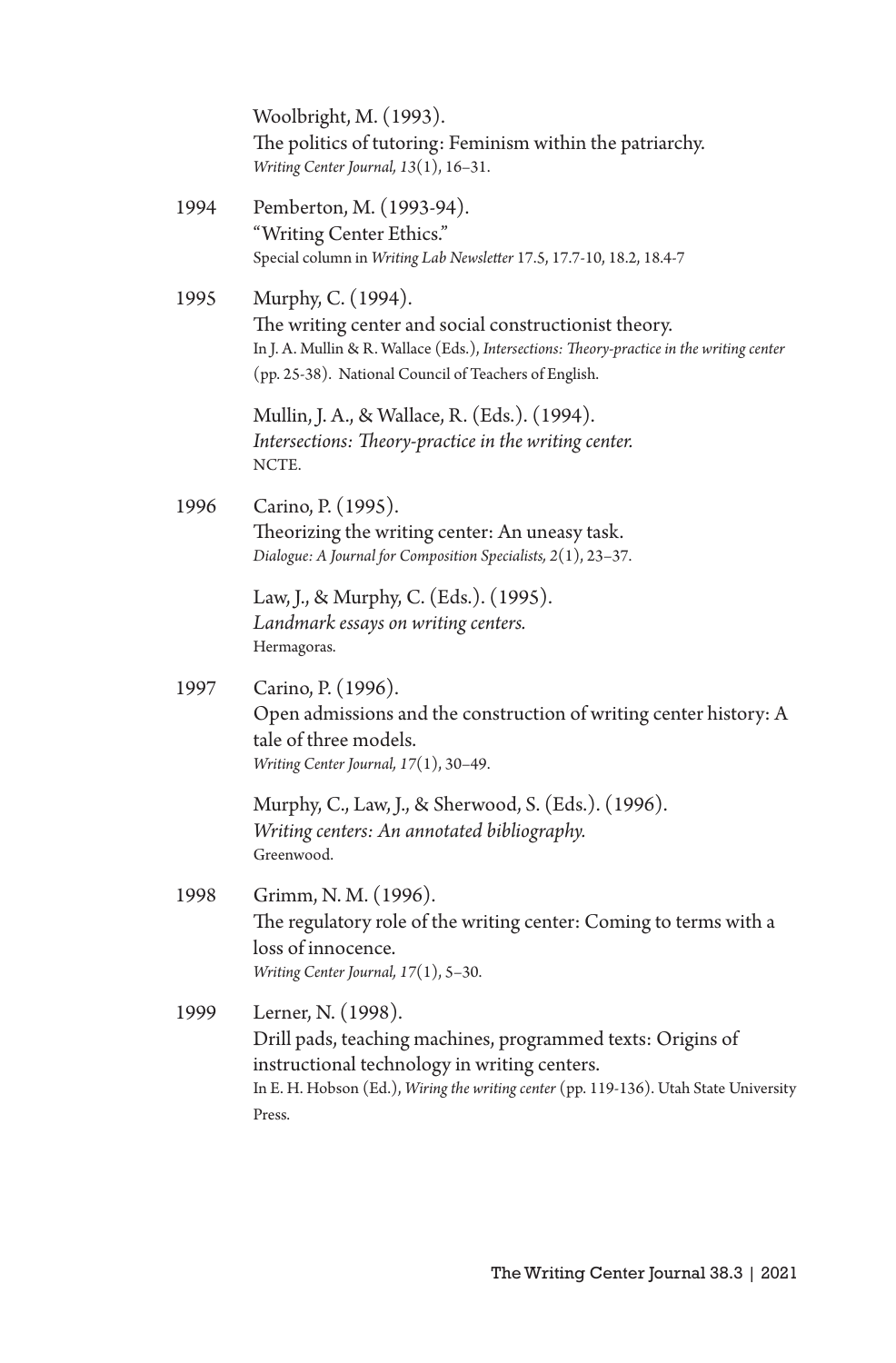|      | Hobson, E. (Ed.). (1998).<br>Wiring the writing center.<br>Utah State UP.                                                                                                                                                                           |
|------|-----------------------------------------------------------------------------------------------------------------------------------------------------------------------------------------------------------------------------------------------------|
| 2000 | Boquet, E. H. (1999).<br>'Our little secret': A history of writing centers, pre- to post-open<br>admissions.<br>College Composition and Communication, $50(3)$ , 463-82.                                                                            |
|      | Grimm, N. M. (1999).<br>Good intentions: Writing center work for postmodern times.<br>Heineman/Boynton-Cook.                                                                                                                                        |
| 2001 | Lerner, N. (2000).<br>Confessions of a first-time writing center director."<br>Writing Center Journal, $21(1)$ , $29-48$ .                                                                                                                          |
|      | Johanek, C. (2000).<br>Composing research: A contextualist paradigm for rhetoric and<br>composition.<br>Utah State University Press.                                                                                                                |
| 2002 | Balester, V., & McDonald, J. C. (2001).<br>A view of status and working conditions: Relations between writing<br>program and writing center directors.<br>WPA: Writing Program Administration, 24(3), 59-82.                                        |
|      | Nelson, J., & Evertz, K. (Eds.). (2001).<br>The politics of writing centers.<br>Heineman/Boynton-Cook.                                                                                                                                              |
| 2003 | Thomas, S., Bevins, J., & Crawford, M. A. (2002).<br>The portfolio project: Sharing our stories. In P. Gillespie, A. Gillam,<br>L. F. Brown, & B. Stay (Eds.), Writing center research: Extending the<br>conversation (pp. $149-166$ ).<br>Erlbaum. |
|      | Gillespie, P., Gillam, A., Brown, L. F., & Stay, B. (Eds.). (2002).<br>Writing center research: Extending the conversation.<br>Erlbaum.                                                                                                             |
| 2004 | Lerner, N. (2003).<br>Writing center assessment: Searching for the 'proof' of our<br>effectiveness. In M. A. Pemberton & J. Kinkead (Eds.), The Center<br>will hold (pp. 58-73).<br>University Press of Colorado.                                   |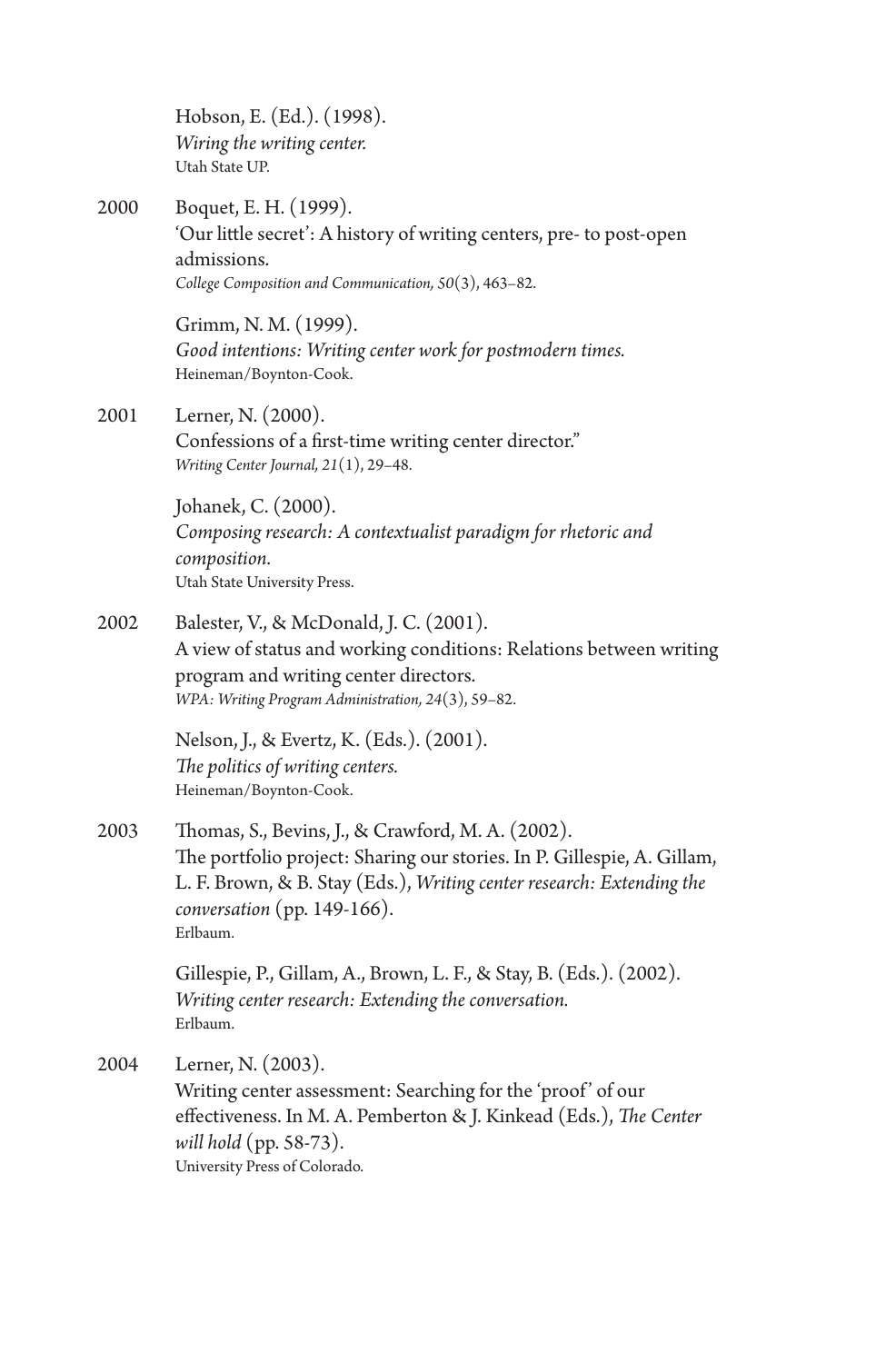Pemberton, M. A., & Kinkead, J. (Eds.). (2003). *The center will hold: Critical perspectives on writing center scholarship.* Utah State University Press.

2005 Weaver, M. (2004). Censoring what tutors' clothing 'says': First amendment rights/ writes within tutorial space. *Writing Center Journal, 24*(2), 19–36.

> Bruce, S., & Rafoth, B. (Eds.). (2004). *ESL writers: A guide for writing center tutors.*  Heineman/Boynton-Cook.

2006 Geller, A. E. (2005). Tick-tock, next: Finding epochal time in the writing center. *Writing Center Journal,* 25(1), 5–24.

> Spigelman, C., & Grobman, L. (Eds.). (2005). *On location: Theory and practice in classroom-based writing tutoring.* Utah State University Press.

2007 Griffin, J. A., Keller, D., Pandey, I. P., Pedersen, A., & Skinner, C.  $(2006).$ Local practices, national consequences: Surveying and (re) constructing writing center identities.

*Writing Center Journal, 26*(2), 3–21.

Devet, B., Orr, S., Blythman, M., & Bishop, C. (2006). Peering across the pond: The role of students in developing other students' writing in the US and the UK. In L. Ganobcsik-Williams (Ed.), *Teaching academic writing in UK higher education: Theories, practices and models* (pp. 196-211). Palgrave Macmillan.

Kent, R. (2006). *A Guide to creating student-staffed writing centers: Grades 6*–*12.*  Peter Lang.

2008 Brown, R., Fallon, B., Lott, J., Matthews, E., & Mintie, E. (2007). Taking on Turnitin: Tutors advocating change. *Writing Center Journal, 27*(1), 7–28.

> Mattison, M. (2007). Someone to watch over me: Reflection and authority in the writing center. *Writing Center Journal, 27*(1), 29–51.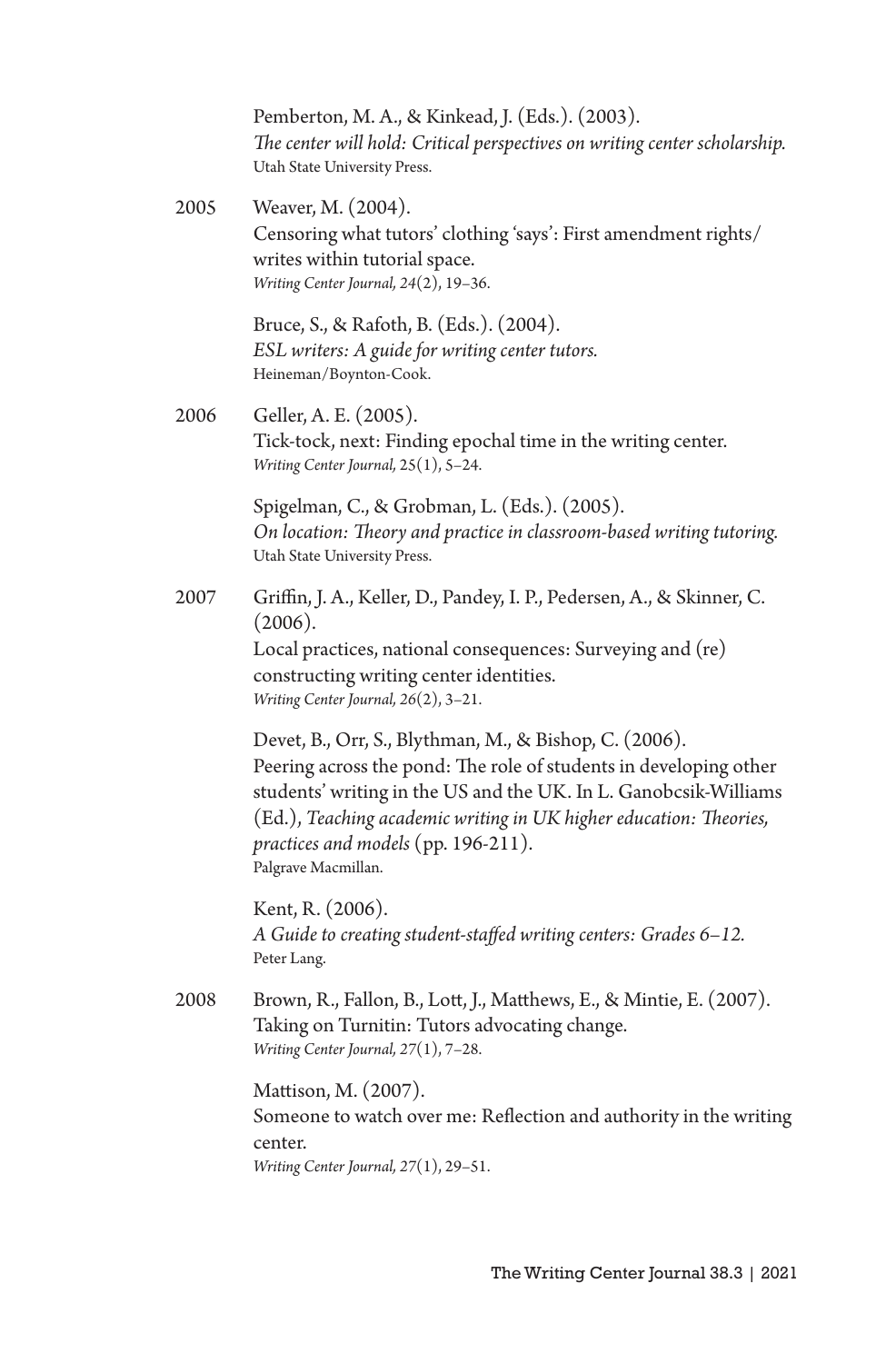|      | Macauley, W. J., Jr., & Mauriello, N. (Eds.). (2007).<br>Marginal words, marginal work?: Tutoring the academy in the work of<br>writing centers.<br>Hampton.                               |
|------|--------------------------------------------------------------------------------------------------------------------------------------------------------------------------------------------|
| 2009 | Boquet, E. H., & Lerner, N. (2008).<br>Reconsiderations: After 'the idea of a writing center.'<br>College English, 71(2), 170-89.                                                          |
|      | Dvorak, K., & Bruce, S. (Eds.). (2008).<br>Creative approaches to writing center work.<br>Hampton.                                                                                         |
| 2010 | Thompson, I. (2009).<br>Scaffolding in the writing center: A microanalysis of an experienced<br>tutor's verbal and nonverbal tutoring strategies.<br>Written Communication, 26(4), 417-53. |
|      | Lerner, N. (2009).<br>The idea of a writing laboratory.<br>Southern Illinois University Press.                                                                                             |
| 2011 | Hughes, B., Gillespie, P., & Kail, H. (2010).<br>What they take with them: Findings from the Peer Writing Tutor<br>Alumni Research Project.<br>Writing Center Journal, $30(2)$ , 12-46.    |
| 2012 | Babcock, R. D. (2011).<br>Interpreted writing center tutorials with college-level deaf students.<br>Linguistics and Education, $22(1)$ , 95-117.                                           |
|      | Greenfield, L., & Rowan, K. (Eds.). (2011).<br>Writing centers and the new racism: A call for sustainable dialogue and<br>change.<br>Utah State University Press.                          |
| 2013 | Driscoll, D., & Perdue, S. W. (2012).<br>Theory, lore, and more: An analysis of RAD research in The Writing<br>Center Journal, 1980-2009.<br>Writing Center Journal, 32(1), 11-39.         |
| 2014 | Geller, A. E., & Denny, H. (2013).<br>Of ladybugs, low status, and loving the job: Writing center<br>professionals navigating their career.<br>Writing Center Journal, 33(1), 96-129.      |
|      |                                                                                                                                                                                            |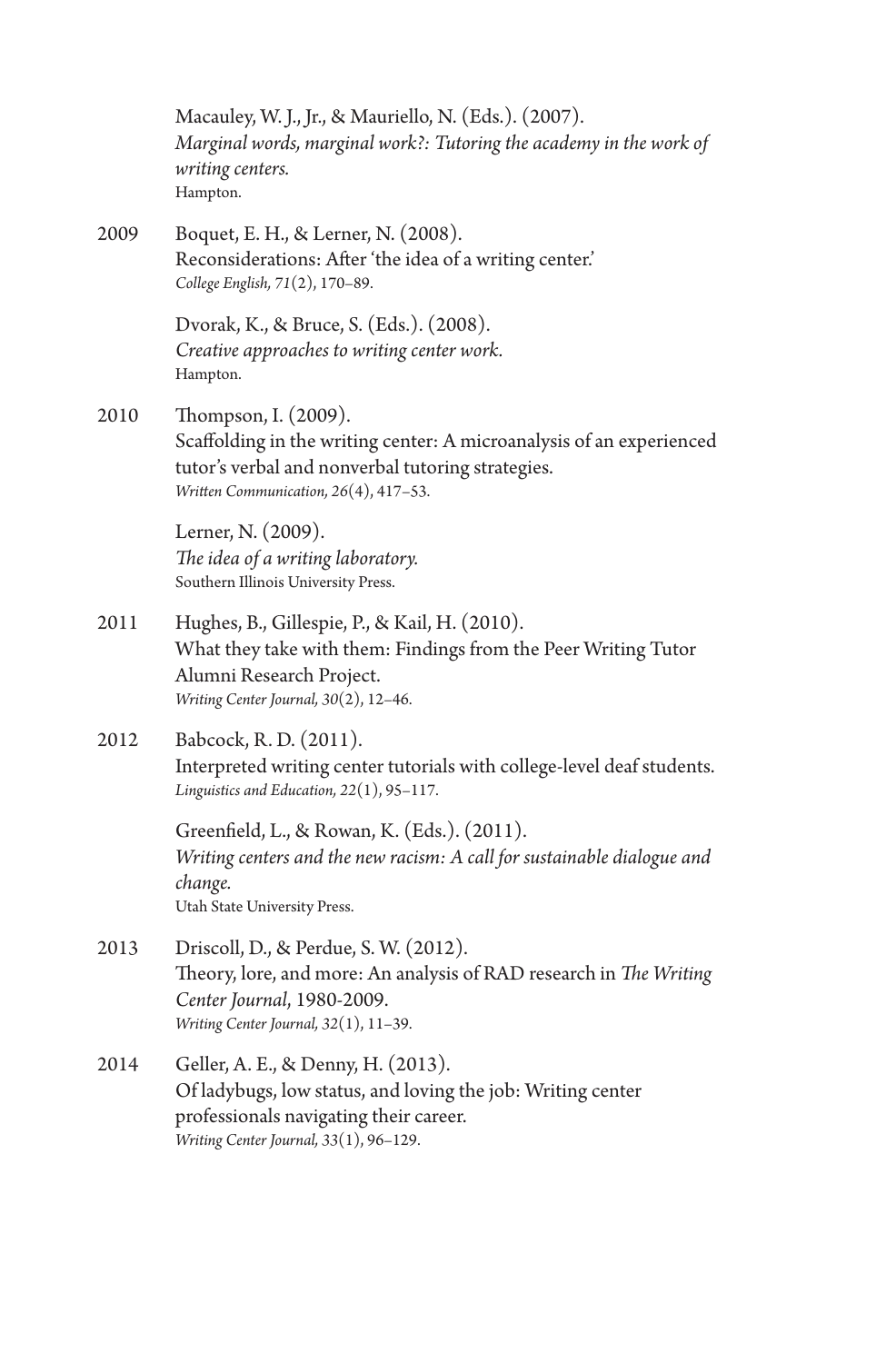McKinney, J. G. (2013). *Peripheral visions for writing centers.*  Utah State University Press.

2015 Nordlof, J. (2014). Vygotsky, scaffolding, and the role of theory in writing center work. *Writing Center Journal, 34*(1), 45–64.

> Rousculp, T. (2014). *Rhetoric of respect: Recognizing change at a community writing center.* NCTE.

- 2016 Nowacek, R., & Hughes, B. (2015). Threshold concepts in the writing center: Scaffolding the development of tutor expertise. In L. Adler-Kassner & E. Wardle (Eds.), *Naming what we know: Threshold concepts of writing studies* (pp. 171-185). Utah State University Press.
- 2017 Salem, L. (2016). Decisions . . . decisions: Who chooses to use the writing center? *Writing Center Journal, 35*(2), 147–171.

McKinney, J. G. (2015). *Strategies for writing center research.*  Parlor Press.

Caswell, N., McKinney, J. G., & Jackson, R. (2016). *The working lives of new writing center directors.*  Utah State University Press.

2018 Mendelsohn, S. (2017). 'Raising hell': Literacy instruction in Jim Crow America. *College English, 80*(1), 35–62.

> Hall, R. M. (2017). *Around the texts of writing center work.* Utah State University Press.

2019 Denny, M. (2018). The oral writing-revision space: Identifying a new and common discourse feature of writing center consultations. *Writing Center Journal*, 37(1), 35–64.

> Mackiewicz, J. (2018). Writing center talk over time: A mixed-methods study. Routledge.